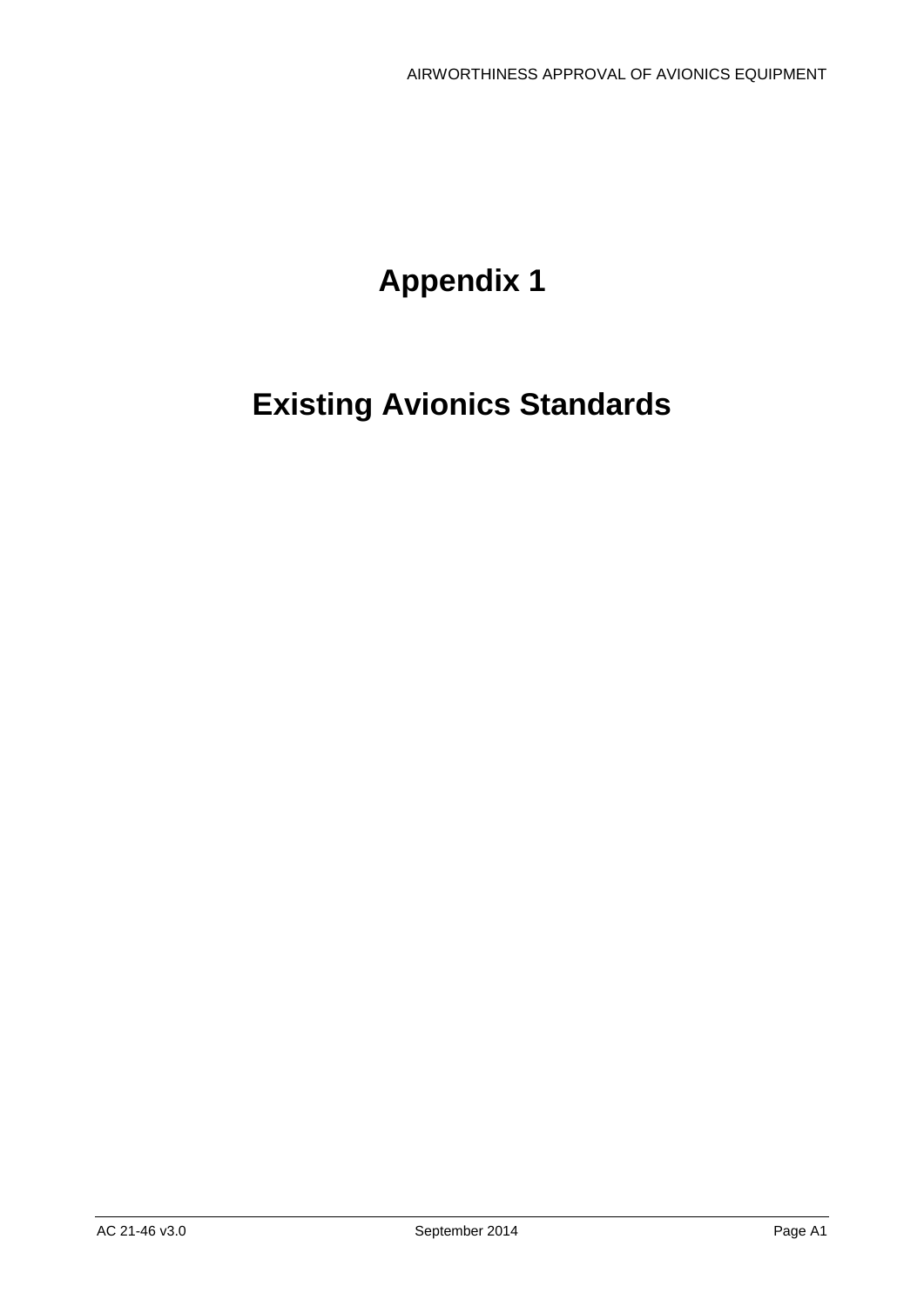Equipment manufactured and approved under earlier standards are acceptable unless that standard has been cancelled or the equipment approval has been withdrawn. No new equipment approvals will be issued against superseded standards.

TSO, ATSO, ETSO and EUROCAE standards refer to other documents, such as RTCA documents, for technical standards. The TSO, ATSO, ETSO or EUROCAE standards may also modify, change or have additional sections of the referred technical documents.

Most TSOs refer to RTCA/DO-178B for software considerations, RTCA/DO-160(at a version specified in the TSO) for environmental considerations and RTCA/DO-254 for hardware aspect of complex designs. Later revisions or EUROCAE equivalents are also acceptable. An earlier version of DO-178 may be acceptable and Annex II of EASA [AMC 20-115C](http://easa.europa.eu/document-library/agency-decisions/ed-decision-2013026r) provides further details.

| <b>EQUIPMENT</b>                                                                                                                                                          | <b>FAA TSO</b>  | <b>ATSO</b> | <b>ETSO</b>                           | <b>SAE</b>    | <b>RTCA</b>               | <b>EUROCAE</b>       | <b>OTHER</b> |
|---------------------------------------------------------------------------------------------------------------------------------------------------------------------------|-----------------|-------------|---------------------------------------|---------------|---------------------------|----------------------|--------------|
| Aeronautical Mobile High Frequency Data Link<br>(HFDL) Equipment                                                                                                          | TSO-C158: 2004  |             | ETSO-C158: 2012                       |               | DO-265:2000               |                      |              |
| Air Data Computer (ADC)                                                                                                                                                   | TSO-C106: 1988  |             | ETSO-106A1: 2013                      | AS8002A: 1996 |                           |                      |              |
| Aircraft Audio Systems and Equipment                                                                                                                                      | TSO-C139: 2005  |             | ETSO-C139: 2010                       |               | DO-214A: 2013             |                      |              |
| Airspeed Instruments                                                                                                                                                      | TSO-C2d: 1989   |             | ETSO-C2d: 2003                        | AS8019A: 1996 |                           |                      |              |
| Altimeter, Pressure Actuated, Sensitive Type                                                                                                                              | TSO-C10b: 1959  |             | ETSO-C10b: 2003                       | AS392C: 1959  |                           |                      |              |
| Anticollision Light Systems                                                                                                                                               | TSO-C96a: 1989  |             | ETSO-C96a: 2003                       | AS8017C: 2011 |                           |                      |              |
| Area Navigation Equipment Using Multi-Sensor Inputs                                                                                                                       | TSO-C115c: 2012 |             | ETSO-C115c: 2013                      |               | DO-187: 1984              | ED-58:1988           |              |
| Audio Selector Panels and Amplifiers                                                                                                                                      | TSO-C139a: 2014 |             |                                       |               | DO-214A: 2013             | ED-18:1985           |              |
| Automatic Dead Reckoning Computer Equipment<br>Utilizing Aircraft Heading and Doppler Ground Speed<br>and Drift Angle Data (Air Carrier Aircraft)                         |                 |             | ETSO-C68a: 2003                       |               | DO-158: 1975              |                      |              |
| Automatic Direction Finding (ADF) Equipment                                                                                                                               | TSO-C41d: 1985  |             | ETSO-2C41d: 2003                      |               | DO-179:1982               | ED-51 amd 1 1987     |              |
| <b>Automatic Pilots</b>                                                                                                                                                   |                 |             | ETSO-C9c: 2003                        | AS402C: 2012  |                           |                      |              |
| Automatic Pressure Altitude Reporting Code-<br><b>Generating Equipment</b>                                                                                                | TSO-C88b: 2007  |             | ETSO-C88a: 2003                       | AS8003:1974   |                           |                      |              |
| <b>Aviation Visual Distress Signals</b>                                                                                                                                   | TSO-C168: 2004  |             |                                       | AS5134A: 2001 |                           |                      |              |
| Bank and Pitch Instruments Artificial Horizon Attitude<br>Gyro Attitude Indicator                                                                                         | TSO-C4c: 1959   |             | ETSO-C4c: 2003                        | AS396B: 1958  |                           |                      |              |
| <b>Batteries Lithium Sulphur Dioxide</b>                                                                                                                                  | TSO-C179a: 2011 |             | ETSO-2C179a: 2012                     |               |                           |                      |              |
| Batteries Nickel-Cadmium and Lead- Acid                                                                                                                                   | TSO-C173a: 2013 |             | ETSO-C173: 2008                       |               | DO-293A: 2009             |                      |              |
| Batteries Non-Rechargeable Lithium Cells                                                                                                                                  | TSO-C142a: 2006 |             | ETSO-C142a: 2008                      |               | DO-227: 1995              |                      |              |
| Batteries Rechargeable Lithium Cells                                                                                                                                      | TSO-C179a: 2011 |             | ETSO-2C179: 2012                      |               | DO-311:2008               |                      |              |
| Battery Based Emergency Power Unit (BEPU)                                                                                                                                 | TSO-C174: 2005  |             | ETSO-C174A1: 2013                     |               | DO-293A: 2009             |                      |              |
| <b>Carbon Monoxide Detector Instruments</b>                                                                                                                               | TSO-C48a: 2009  |             | ETSO-2C48a: 2010<br>ETSO-C48: 2003 IV |               |                           |                      |              |
| <b>Cargo Compartment Fire Detection Instruments</b>                                                                                                                       | TSO-C1d: 2004   |             | ETSO-C1c: 2003                        | AS8036A: 2013 |                           |                      |              |
| Cockpit Image Recorder Systems                                                                                                                                            | TSO-C176a: 2013 |             | ETSO-C176 : 2010                      |               |                           | ED-112 amdt 2 : 2003 |              |
| Cockpit Voice Recorder Equipment (CVR)                                                                                                                                    | TSO-C123c: 2013 |             | ETSO-C123b: 2010                      |               |                           | ED-112 amdt 2 : 2003 |              |
| <b>Circuit Card Assembly Functional Sensors using</b><br>Satellite-Based Augmentation System (SBAS) for<br>Navigation and Non-Navigation Position/Velocity/Time<br>Output | TSO-C204: 2013  |             |                                       |               | DO-229D Change 1:<br>2013 |                      |              |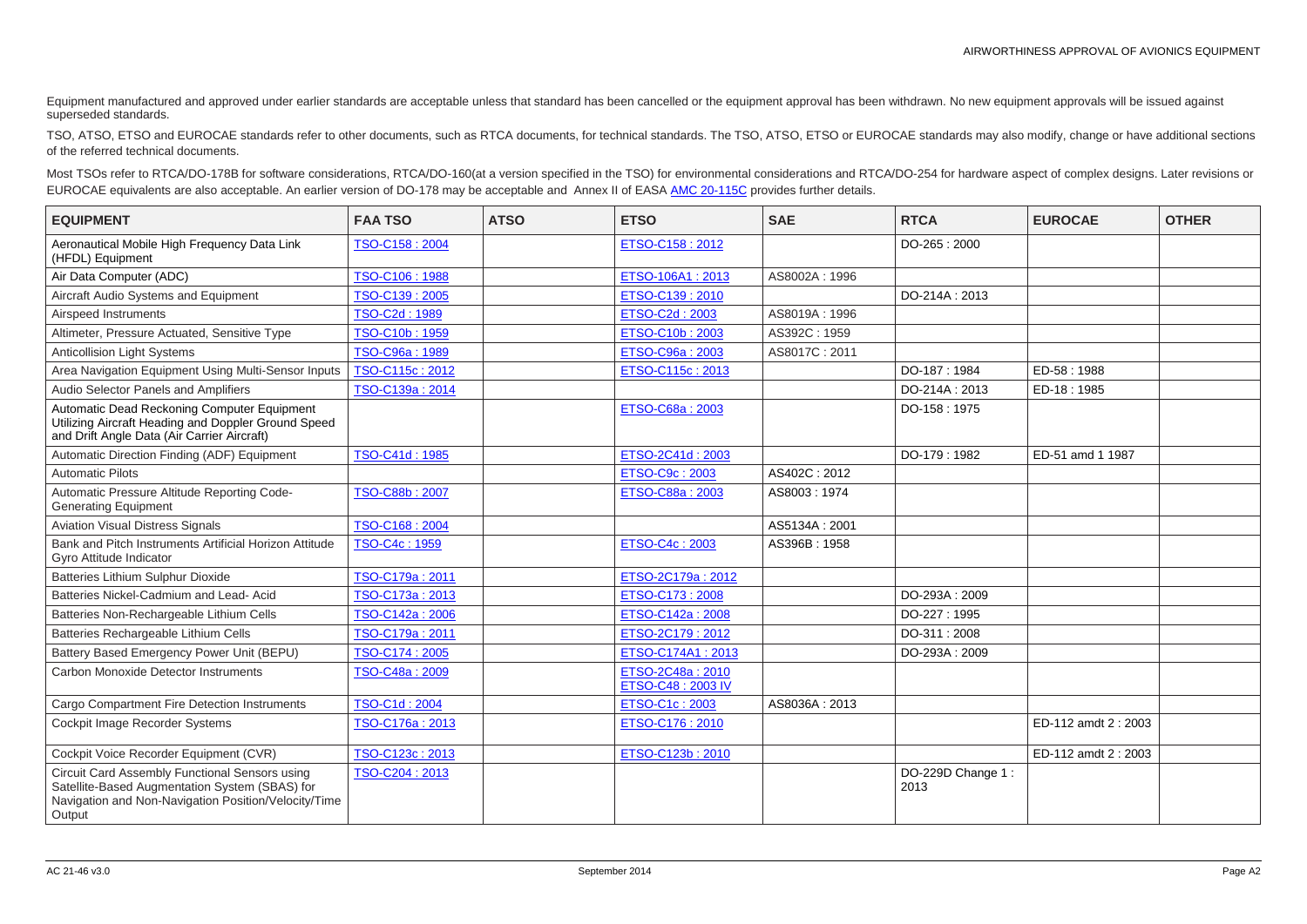| <b>EQUIPMENT</b>                                                                                                                                     | <b>FAA TSO</b>                     | <b>ATSO</b>       | <b>ETSO</b>         | <b>SAE</b>                   | <b>RTCA</b>                         | <b>EUROCAE</b>                      | <b>OTHER</b> |
|------------------------------------------------------------------------------------------------------------------------------------------------------|------------------------------------|-------------------|---------------------|------------------------------|-------------------------------------|-------------------------------------|--------------|
| <b>Circuit Card Assembly Functional Class Delta</b><br>Equipment Using The Satellite-Based Augmentation<br><b>System For Navigation Applications</b> | TSO-C205: 2013                     |                   |                     |                              | DO-229D Change 1:<br>2013           |                                     |              |
| Circuit Card Assembly Functional Sensors using<br>Aircraft-Based Augmentation for Navigation and Non-<br>Navigation Position/Velocity/Time Output    | TSO-C206: 2013                     |                   |                     |                              | DO-316:2009                         |                                     |              |
| <b>Course Deviation Indicator (CDI)</b>                                                                                                              | See receiver<br>equipment standard |                   |                     |                              |                                     |                                     |              |
| Crewmember Portable Protective Breathing<br>Equipment                                                                                                | TSO-C116a: 2009                    |                   | ETSO-C116: 2003     | AS8031A: 1999<br>AS8047:1987 |                                     |                                     |              |
| Data Link Recorder Systems                                                                                                                           | TSO-C177a: 2013                    |                   |                     |                              |                                     | ED-112 amdt 2: 2003                 |              |
| Direction Instrument, Magnetic (Gyroscopically<br>Stabilized)                                                                                        | TSO-C6e: 2008                      |                   | ETSO-C6e: 2010      | AS8013A: 1996                |                                     |                                     |              |
| Direction Instrument, Magnetic Non-Stabilized Type<br>(Magnetic Compass)                                                                             | TSO-C7d: 1989                      |                   | ETSO-C7d: 2003      | AS398B: 2001                 |                                     |                                     |              |
| Direction Instrument, Non-Magnetic (Gyroscopically<br>Stabilized)                                                                                    | TSO-C5F: 2007                      |                   | ETSO-C5e: 2003      | AS8021:1981                  |                                     |                                     |              |
| Distance Measuring Equipment (DME) Operating<br>Within The Radio Frequency Range of 960-1215 MHz                                                     | TSO-C66c: 1991                     |                   | ETSO-2C66b: 2003    |                              | DO-189:1985                         | ED-54:1987                          |              |
| Doppler Radar Ground Speed and/or Drift Angle<br>Measuring Equipment (for Air Carrier Aircraft)                                                      |                                    |                   | ETSO-C65a: 2003     |                              | DO-158: 1975                        | WG7C/1-74: 1974                     |              |
| Electric Tachometer: Magnetic Drag (Indicator And<br>Generator)                                                                                      | TSO-C49b: 1995                     |                   | ETSO-C49b: 2003     | AS404C: 2001                 |                                     |                                     |              |
| Electronic Map Display Equipment for Graphical<br><b>Depiction of Aircraft Position</b>                                                              | TSO-C165a: 2013                    |                   | ETSO-C165: 2010     |                              | DO-257A: 2003                       |                                     |              |
| Emergency Locator Transmitter (ELT) 121.5 MHz /<br>243 MHz                                                                                           |                                    |                   | ETSO-2C91a: 2003    |                              | DO-183: 1983                        |                                     |              |
| Emergency Locator Transmitter (ELT) 406MHz                                                                                                           | TSO-C126b: 2012                    |                   | ETSO-C126a : 2012   |                              | DO-204A: 2007                       | ED-62A: 2009                        |              |
| Engine Driven Direct Current Generator/Starter<br>Generator                                                                                          | TSO-C56b: 2006                     |                   | ETSO-C56bA1: 2013   | AS8020:1980                  |                                     |                                     |              |
| Equipment that Prevents Blocked Channels used in<br>Two-Way Radio Communications Due to<br><b>Simultaneous Transmissions</b>                         | TSO-C122a: 2005                    |                   | ETSO-2C122: 2003    |                              | DO-209: 1992                        | ED-68:1992                          |              |
| Equipment that Prevents Blocked Channels used in<br>Two-Way Radio Communications Due to<br><b>Unintentional Transmissions</b>                        | TSO-C128a: 2005                    |                   | ETSO-2C128: 2003    |                              | DO-207:1991                         | ED-67:1991                          |              |
| Extended Squitter Automatic Dependent Surveillance<br>- Broadcast (ADS-B) and Traffic Information                                                    | TSO-C166b: 2009                    |                   | ETSO-C166b A1: 2013 |                              | DO-260B: 2009 with<br>Corrigendum 1 | ED-102A: 2012 with<br>Corrigendum 1 |              |
| Fire Detectors (radiation sensing type)                                                                                                              | TSO-C79: 1963                      |                   | ETSO-C79: 2003      |                              |                                     |                                     |              |
| Flight Data Recorder Systems (FDR)                                                                                                                   | TSO-C124c: 2013                    |                   | ETSO-C124b: 2010    |                              |                                     | ED-112A :2013                       |              |
| Flight Data Recorder Interface Unit                                                                                                                  |                                    | ATSO-C1007a: 2013 |                     |                              |                                     |                                     |              |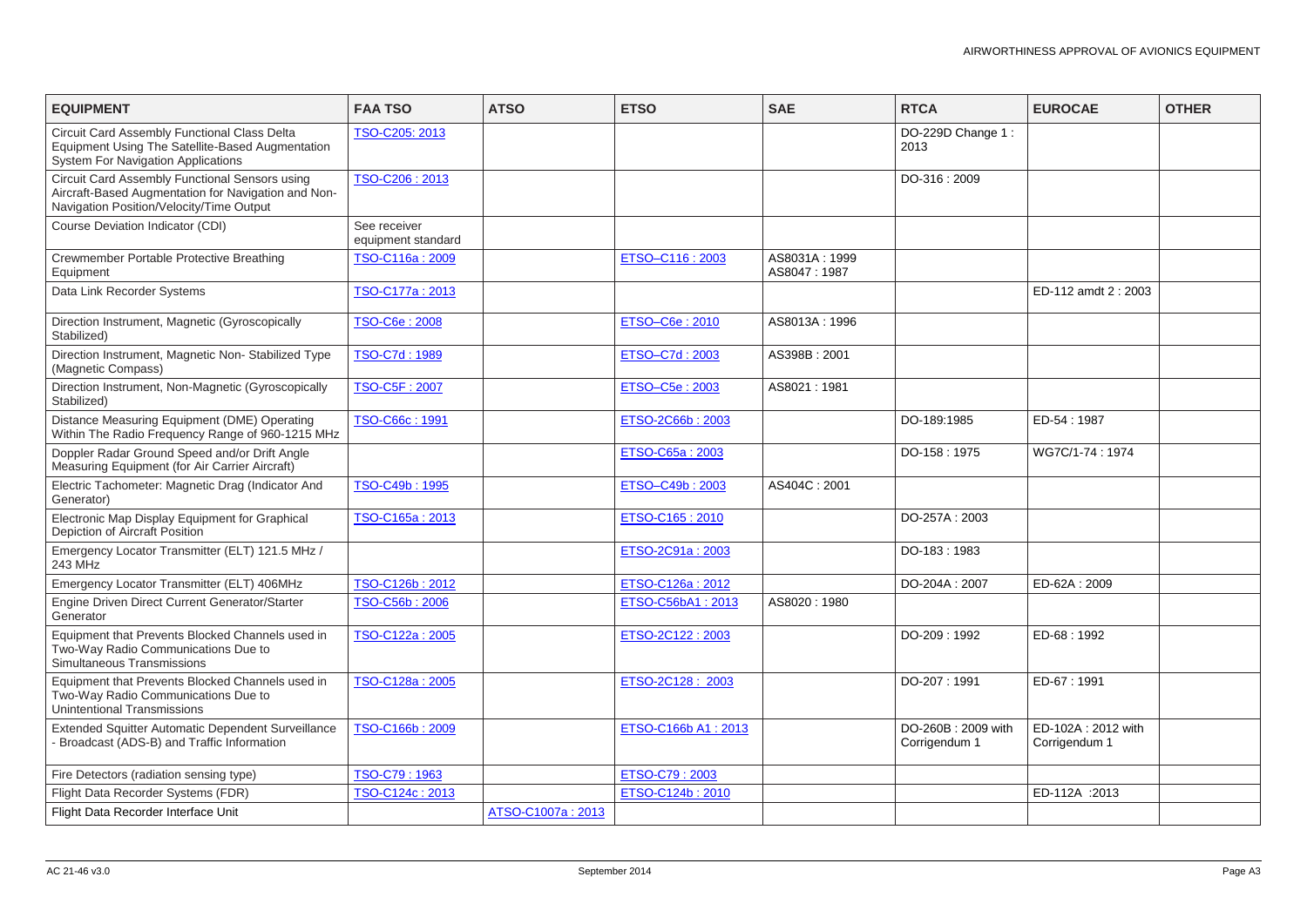| <b>EQUIPMENT</b>                                                                                                                                                                    | <b>FAA TSO</b>                     | <b>ATSO</b> | <b>ETSO</b>       | <b>SAE</b>       | <b>RTCA</b>               | <b>EUROCAE</b> | <b>OTHER</b> |
|-------------------------------------------------------------------------------------------------------------------------------------------------------------------------------------|------------------------------------|-------------|-------------------|------------------|---------------------------|----------------|--------------|
| Flight Deck (Sedentary) Crewmember Protective<br><b>Breathing Equipment</b>                                                                                                         | TSO-C99A: 2008                     |             | ETSO-C99: 2003    | AS 8031A: 1999   |                           |                |              |
| <b>Flight Director Equipment</b>                                                                                                                                                    |                                    |             |                   | AS8008:1984      |                           |                |              |
| Flight Information Services - Broadcast (FIS-B) Data<br>Link Systems and Equipment                                                                                                  | TSO-C157a: 2011                    |             | ETSO-C157a: 2012  |                  | DO-267A: 2004             |                |              |
| Fluorescent Lighting Ballast/Fixture Equipment                                                                                                                                      | TSO-C141: 1999                     |             | ETSO-C141: 2003   | AS4914C: 2011    |                           |                |              |
| Fuel and Oil Quantity Instruments                                                                                                                                                   | TSO-C55A: 2007                     |             | ETSO-C55a: 2012   | AS405D: 2012     |                           |                |              |
| <b>Fuel Flow Meter</b>                                                                                                                                                              | TSO-C44C: 2006                     |             | ETSO-C44c: 2008   | AS407D: 2012     |                           |                |              |
| Full Authority Digital Engine Control (FADEC)                                                                                                                                       |                                    |             |                   | AIR 5924A : 2013 |                           |                |              |
| Geosynchronous Orbit Aeronautical Mobile Satellite<br>Services Aircraft Earth Station Equipment                                                                                     | TSO-C132: 2004                     |             | ETSO-C132: 2008   |                  | DO-210D Change 3:<br>2006 |                |              |
| GPS: Active Global Navigation Satellite System<br>(GNSS) Antenna                                                                                                                    | TSO-C190: 2007                     |             | ETSO-C190: 2010   |                  | DO-301:2006               |                |              |
| GPS: Ground Based Augmentation System<br>Positioning and Navigation Equipment                                                                                                       | TSO-C161a: 2009                    |             | ETSO-C161a: 2012  |                  | DO-253C: 2008             |                |              |
| GPS: Ground Based Augmentation System Very High<br>Frequency Data Broadcast Equipment                                                                                               | TSO-C162a: 2009                    |             | ETSO-C162a: 2012  |                  | DO-253C: 2008             |                |              |
| GPS: Ground-Based Regional Augmentation System<br>(GRAS)                                                                                                                            |                                    |             |                   |                  | DO-310:2008               |                |              |
| GPS: Navigation Sensors Using the Global<br>Positioning System Augmented by the Satellite Based<br>Augmentation System also known as Wide Area<br><b>Augmentation System (WAAS)</b> | TSO-C145d: 2013                    |             | ETSO-C145c - 2010 |                  | DO-229D Change 1:<br>2013 |                |              |
| GPS: Stand-Alone Navigation Equipment Using the<br>Global Positioning System Augmented by the Satellite<br><b>Based Augmentation System</b>                                         | TSO-C146d: 2013                    |             | ETSO-C146c - 2010 |                  | DO-229D Change 1:<br>2013 |                |              |
| GPS: Supplemental Navigation Sensors for Global<br>Positioning System Equipment Using Aircraft-Based<br>Augmentation                                                                | TSO-C196b: 2013                    |             | ETSO-C196a: 2012  |                  | DO-316:2009               |                |              |
| <b>Ground Proximity Warning Equipment (GPWS)</b>                                                                                                                                    | TSO-C92c: 1996                     |             | ETSO-C92c: 2003   |                  | DO-161A: 1976             |                |              |
| <b>Headsets and Speakers</b>                                                                                                                                                        | TSO-C139: 2005                     |             | ETSO-C139: 2010   |                  | DO-214A: 2013             |                |              |
| Helicopter Terrain Awareness Warning System<br>(HTAWS)                                                                                                                              | TSO-C194: 2008                     |             | ETSO-C194: 2012   |                  | DO-309:2008               |                |              |
| High Frequency (HF) Radio Communications<br>Receiver Equipment Operating within the Radio<br>Frequency Range 1.5 to 30 MHz                                                          | TSO-C170: 2004                     |             | ETSO-C170 - 2012  |                  | DO-163: 1976              |                |              |
| High Frequency (HF) Radio Communications<br>Transceiver Equipment Operating within the Radio<br>Frequency Range 1.5 to 30 MHz                                                       | TSO-C170: 2004                     |             | ETSO-C170 - 2012  |                  | DO-163: 1976              |                |              |
| High Frequency (HF) Radio Communications<br>Transmitter Equipment Operating within the Radio<br>Frequency Range 1.5 to 30 MHz                                                       | TSO-C170: 2004                     |             | ETSO-C170 - 2012  |                  | DO-163: 1976              |                |              |
| Horizontal Situation Indicator (HSI)                                                                                                                                                | See receiver<br>equipment standard |             |                   |                  |                           |                |              |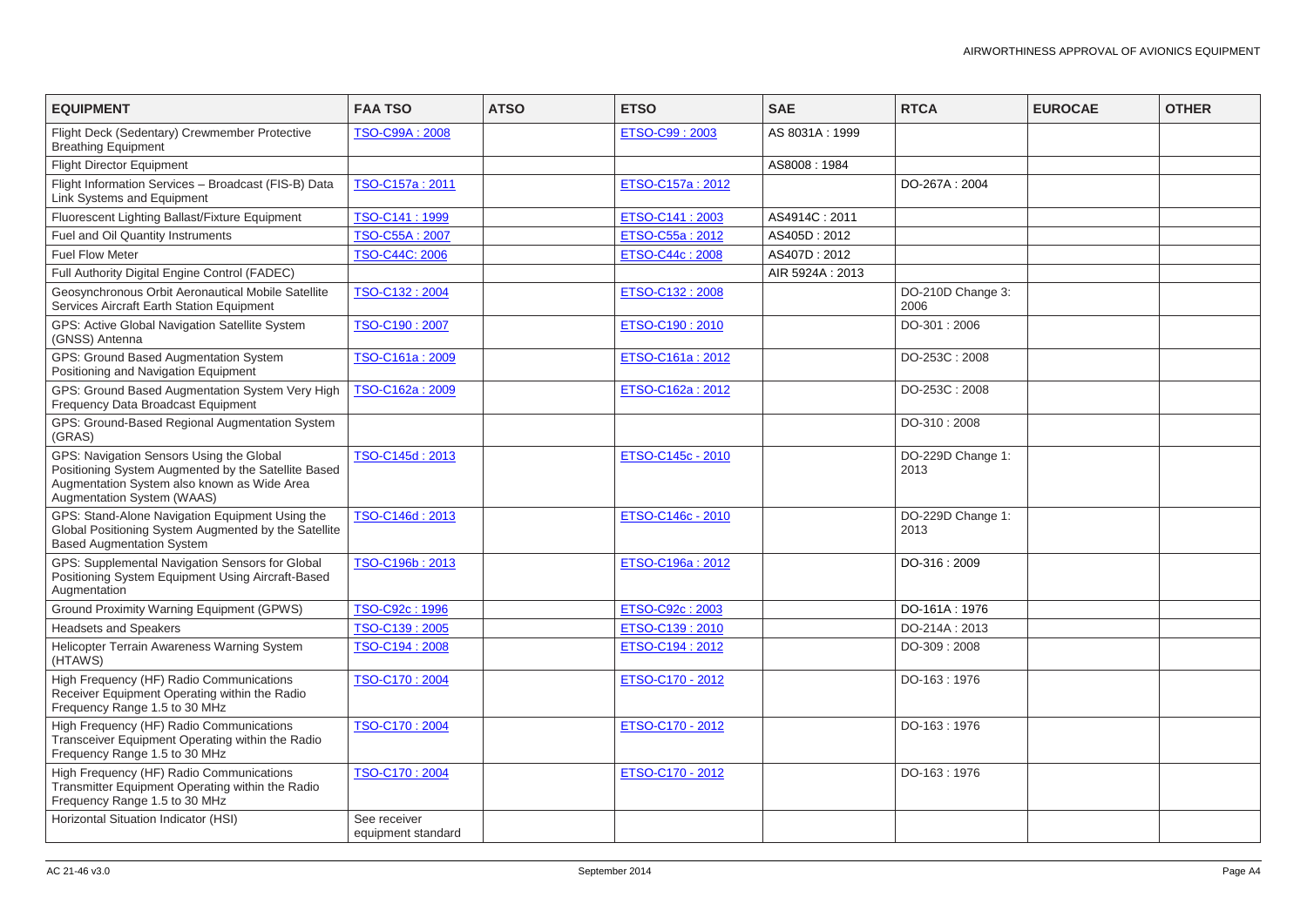| <b>EQUIPMENT</b>                                                                                                                         | <b>FAA TSO</b>                                                                                            | <b>ATSO</b>         | <b>ETSO</b>       | <b>SAE</b>                                                                                                                                                                 | <b>RTCA</b>                                                                                | <b>EUROCAE</b>                      | <b>OTHER</b>                                      |
|------------------------------------------------------------------------------------------------------------------------------------------|-----------------------------------------------------------------------------------------------------------|---------------------|-------------------|----------------------------------------------------------------------------------------------------------------------------------------------------------------------------|--------------------------------------------------------------------------------------------|-------------------------------------|---------------------------------------------------|
| ILS Glide Slope Receiving Equipment Operating<br>within the Radio Frequency Range of 328-6-335-4<br><b>MHz</b>                           | TSO-C34e: 1988                                                                                            |                     | ETSO-2C34f: 2003  |                                                                                                                                                                            | DO-192: 1986                                                                               | ED-47B amdt 1: 1997                 |                                                   |
| ILS Localizer Receiving Equipment Operating within<br>the Radio Frequency Range 108-112 MHz                                              | TSO-C36e: 1988                                                                                            |                     | ETSO-2C36f: 2003  |                                                                                                                                                                            | DO-195:1986                                                                                | ED-46B: 1995                        |                                                   |
| <b>Integrated Modular Avionics Hardware Elements</b>                                                                                     | TSO-C153: 2002                                                                                            |                     |                   |                                                                                                                                                                            |                                                                                            |                                     |                                                   |
| Light Aviation Secondary Surveillance Transponder<br>(LAST)                                                                              |                                                                                                           |                     | ETSO-2C509: 2007  |                                                                                                                                                                            |                                                                                            | ED-115:2002                         |                                                   |
| Lightweight flight recorder systems - information<br>collection and monitoring systems                                                   | TSO-C197: 2010                                                                                            |                     | ETSO-2C197 : 2010 |                                                                                                                                                                            |                                                                                            | ED-155: 2009                        |                                                   |
| Low-Range Radio Altimeter                                                                                                                | TSO-C87a: 2012                                                                                            |                     | ETSO-C87a: 2013   |                                                                                                                                                                            | Replaced by ED-30                                                                          | ED-30:1980                          |                                                   |
| <b>Mach Meters</b>                                                                                                                       | TSO-C95a: 2007                                                                                            |                     | ETSO-C95a: 2012   | AS8018A: 1996                                                                                                                                                              |                                                                                            |                                     |                                                   |
| Manifold Pressure Indicator                                                                                                              | TSO-C45b: 2006                                                                                            |                     | ETSO-C45bA1: 2013 | AS8042:1985                                                                                                                                                                |                                                                                            |                                     |                                                   |
| Maximum Allowable Airspeed Indicator                                                                                                     | TSO-C46a: 1968                                                                                            |                     | ETSO-C46a: 2003   |                                                                                                                                                                            |                                                                                            |                                     |                                                   |
| Microphones (Except Carbon)                                                                                                              | TSO-C139a: 2014                                                                                           |                     | ETSO-C139: 2010   |                                                                                                                                                                            | DO-214: 1993                                                                               |                                     |                                                   |
| Microwave Landing System (MLS) Converter<br><b>Equipment Interim Standard</b>                                                            | TSO-C93: 1976                                                                                             |                     | ETSO-2C93b: 2003  |                                                                                                                                                                            |                                                                                            | ED-36B: 2007                        |                                                   |
| Microwave Landing Systems (MLS) Receiving<br>Equipment                                                                                   | TSO-C104: 1982                                                                                            |                     | ETSO-2C104a: 2003 |                                                                                                                                                                            | DO-177: 1981                                                                               | ED-36B: 2007                        |                                                   |
| MMR: Combined Instrument Landing System<br>(ILS)/Microwave Landing System (MLS) Receiving<br>Equipment                                   |                                                                                                           |                     | ETSO-2C500a: 2003 |                                                                                                                                                                            |                                                                                            | ED-88:1997                          |                                                   |
| Mode A/C Transponder Equipment with Extended<br>Squitter Automatic Dependent Surveillance -<br>Broadcast (ADS-B) Transmission Capability |                                                                                                           | ATSO-C1004a: 2009   |                   |                                                                                                                                                                            | DO-260B with<br>Corrigendum 1: 2011                                                        | ED-102A: 2012 with<br>Corrigendum 1 |                                                   |
| Mode S Aircraft Data Link Processor                                                                                                      |                                                                                                           |                     | ETSO-2C501: 2003  |                                                                                                                                                                            |                                                                                            | ED-82A: 1999                        |                                                   |
| Multi Mode Receiver                                                                                                                      | See individual parts<br>(VOR, GPS etc)                                                                    |                     |                   |                                                                                                                                                                            |                                                                                            |                                     |                                                   |
| Multipurpose Electronic Displays                                                                                                         | TSO-C113a: 2012                                                                                           |                     | ETSO-C113: 2003   | AS8034B: 2011                                                                                                                                                              |                                                                                            |                                     |                                                   |
| Navigation Data Storage System                                                                                                           | TSO-C109: 1985                                                                                            |                     | ETSO-C109: 2003   | Global Systems, Inc.,<br>document "Minimum<br>Performance<br>Standard (MPS) for<br>the Airborne<br><b>Navigation Data</b><br>Storage/Systems,"<br>dated March 31,<br>1983. |                                                                                            |                                     | <b>Addition</b><br>standard<br>containe<br>TSO do |
| <b>Next Generation Satellite Systems (NGSS)</b><br>Equipment                                                                             | TSO-C159a: 2010                                                                                           |                     |                   |                                                                                                                                                                            | DO-262A: 2008                                                                              |                                     |                                                   |
| Night Vision Goggles (NVG)                                                                                                               | TSO-C164: 2004<br><b>Standard used as a</b><br>basis for the<br>development of an<br>Australian standard. | <b>See CAO 82.6</b> |                   |                                                                                                                                                                            | DO-275<br>Standard used as a<br>basis for the<br>development of an<br>Australian standard. |                                     |                                                   |

|             | <b>EUROCAE</b>                      | <b>OTHER</b>                                                          |
|-------------|-------------------------------------|-----------------------------------------------------------------------|
|             | ED-47B amdt 1: 1997                 |                                                                       |
|             | ED-46B: 1995                        |                                                                       |
|             | ED-115:2002                         |                                                                       |
|             | ED-155: 2009                        |                                                                       |
| $-30$       | ED-30:1980                          |                                                                       |
|             |                                     |                                                                       |
|             | ED-36B: 2007                        |                                                                       |
|             | ED-36B: 2007                        |                                                                       |
|             | ED-88: 1997                         |                                                                       |
| 2011        | ED-102A: 2012 with<br>Corrigendum 1 |                                                                       |
|             | ED-82A: 1999                        |                                                                       |
|             |                                     |                                                                       |
|             |                                     | <b>Additional</b><br>standards<br>contained in<br><b>TSO</b> document |
|             |                                     |                                                                       |
| าร a        |                                     |                                                                       |
| an<br>lard. |                                     |                                                                       |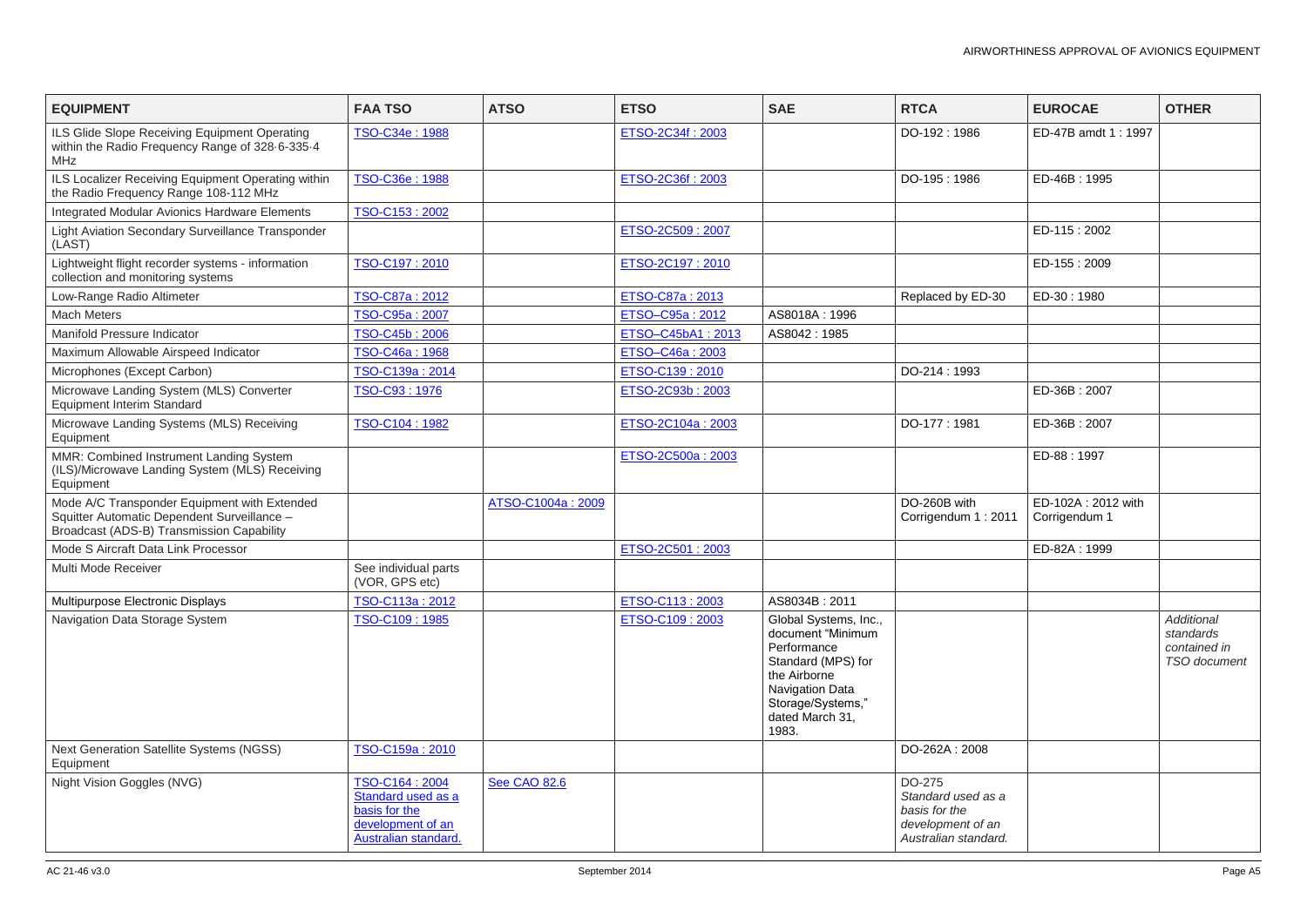| <b>EQUIPMENT</b>                                                                                                 | <b>FAA TSO</b>                     | <b>ATSO</b>       | <b>ETSO</b>       | <b>SAE</b>                     | <b>RTCA</b>                         | <b>EUROCAE</b> | <b>OTHER</b>                                                   |
|------------------------------------------------------------------------------------------------------------------|------------------------------------|-------------------|-------------------|--------------------------------|-------------------------------------|----------------|----------------------------------------------------------------|
| Optional Display Equipment for Weather and Ground<br><b>Mapping Radar Indicators</b>                             | TSO-C105:1984                      |                   | ETSO-C105 : 2003  |                                | DO-174                              |                |                                                                |
| Overspeed Warning Instrument                                                                                     | TSO-C101:1987                      |                   | ETSO-C101: 2003   | AS8007: 1978                   |                                     |                |                                                                |
| Oxygen Demand Regulators Crewmember                                                                              | TSO-C89a: 2008                     |                   | ETSO-C89: 2003    | AS8027: 1995                   |                                     |                |                                                                |
| Oxygen Mask Crewmember Demand                                                                                    | TSO-C78a: 2008                     |                   | ETSO-2C78: 2008   | AS8026A: 1996                  |                                     |                |                                                                |
| Oxygen Mask Assembly Continuous Flow (for Non-<br><b>Transport Category Aircraft)</b>                            | TSO-C103:1984                      |                   | ETSO-C103: 2003   | AS8025A: 1999<br>AS1224B: 1996 |                                     |                |                                                                |
| Passenger Oxygen Mask Assembly, Continuous Flow                                                                  | TSO-C64b: 2008                     |                   | ETSO-C64a: 2003   | AS8025A: 1999                  |                                     |                |                                                                |
| Passive Global Navigation Satellite System (GNSS)<br>Antenna                                                     | TSO-C144a: 2007                    |                   | ETSO-C144a: 2010  |                                | DO-228:1995                         |                |                                                                |
| Passive Thunderstorm Detection Equipment                                                                         | TSO-C110a: 1988                    |                   | ETSO-C110a: 2003  |                                | DO-191:1986                         |                |                                                                |
| Pitot and Pitot Static Tubes - Electrically Heated                                                               | TSO-16a: 2006                      |                   | ETSO-C16a: 2009   | AS8006: 1988                   |                                     |                |                                                                |
| Portable Gaseous Oxygen Supply (PGOS)                                                                            |                                    |                   | ETSO-2C512: 2008  | AS1046C: 2006                  |                                     |                |                                                                |
| Portable Megaphones                                                                                              | TSO-C137a: 2008                    |                   |                   | AS4950B: 2007                  |                                     |                |                                                                |
| <b>Position Lights</b>                                                                                           | TSO-C30c: 1989                     |                   | ETSO-C30c: 2003   | AS8037C: 2013                  |                                     |                |                                                                |
| <b>Powerplant Fire Detection Instruments</b><br>(Thermal and Flame Contact Types)                                | TSO-C11e: 1991                     |                   | ETSO-2C11e: 2003  | AS8028:1980                    |                                     |                |                                                                |
| Pressure Instruments Fuel Oil Hydraulic                                                                          | TSO-C47A: 2006                     |                   | ETSO-C47aA1: 2013 | AS408C: 2001                   |                                     |                |                                                                |
| Radar Approach and Beacon Systems for Helicopters                                                                | TSO-C102: 1984                     |                   | ETSO-C102: 2003   |                                | DO-172:1980                         |                |                                                                |
| Radio Magnetic Indicator (RMI)                                                                                   | See receiver<br>equipment standard |                   |                   |                                |                                     |                |                                                                |
| Radio Marker Receiving Equipment                                                                                 | TSO-C35d: 1971                     |                   | ETSO-2C35d: 2003  |                                | DO-143: 1970                        |                |                                                                |
| Rate Gyro                                                                                                        |                                    |                   |                   | AS1104:1969                    |                                     |                |                                                                |
| Recorder Independent Power Supply                                                                                | TSO-C155a: 2010                    |                   | ETSO-C155a: 2013  |                                |                                     |                |                                                                |
| Selective Calling (SELCAL) Equipment                                                                             | TSO-C59a: 2005                     |                   | ETSO-C59: 2003    |                                | DO-93:1959                          |                |                                                                |
| Single Phase 115 Vac, 400 Hz Arc Fault Circuit<br><b>Breakers</b>                                                | TSO-C178: 2006                     |                   | ETSO-C178: 2013   | AS5692A: 2009                  |                                     |                |                                                                |
| <b>Stall Warning Instruments</b>                                                                                 | TSO-C54: 1961                      |                   | ETSO-C54: 2003    | AS403A: 1958                   |                                     |                |                                                                |
| Stand-Alone Extended Squitter Automatic Dependent<br>Surveillance - Broadcast (ADS-B) Transmit Only<br>Equipment | TSO-C166b: 2009                    | ATSO-C1005a: 2009 |                   |                                | DO-260B: 2009 with<br>Corrigendum 1 |                |                                                                |
| Static ('DC to DC') Electrical Power Converter (for Air<br>Carrier Aircraft)                                     | TSO-C71:1961                       |                   | ETSO-C71: 2003    |                                |                                     |                | <b>Additional</b><br>standards<br>contained in<br>TSO document |
| <b>Static Electrical Power Inverter</b>                                                                          | TSO-C73: 1963                      |                   | ETSO-C73: 2003    |                                |                                     |                | Additional<br>standards<br>contained in<br><b>TSO</b> document |